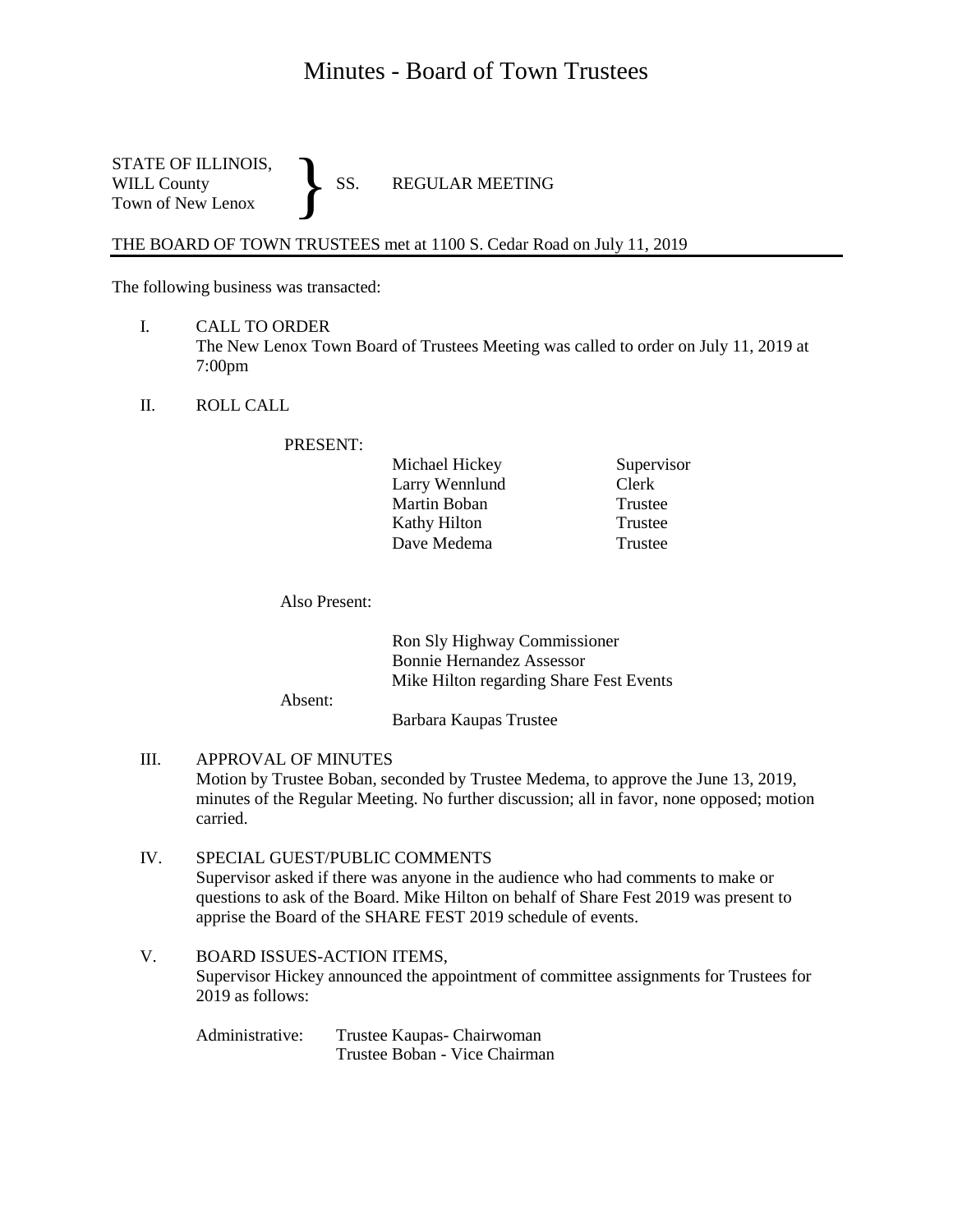| <b>Family Services:</b> | Trustee Kaupas – Chairwoman<br>Trustee Hilton - Vice Chairwoman                   |
|-------------------------|-----------------------------------------------------------------------------------|
| Transportation:         | Trustee Hilton – Chairwoman<br>Trustee Medema – Vice Chairman                     |
| Environmental:          | Trustee Boban – Chairman<br>Trustee Medema – Vice Chairman                        |
|                         | Public Information: Trustee Medema – Chairman<br>Trustee Kaupas – Vice Chairwoman |
| Cemeteries:             | Trustee Boban – Chairman<br>Trustee Hilton - Vice Chairwoman                      |

Supervisor Hickey discussed the status of Township Cemeteries Maplewood and Marshall. At the present time, the normal maintenance at Maplewood runs about \$450.00 per month and for Marshall Cemetery about \$395.00 per month. Maplewood, which is obviously larger, produces a larger perpetual care fund with approximately \$500,000. Marshall which has about 400 graves to sell, but only sells about one two graves per year at about \$1,200 per grave. Marshall Cemetery will need to be subsidized for maintenance as there is not as much interest paid into its perpetual care fund. Maplewood has about 400 grave sites to sell but the total of grave sites sold over the years earns greater interest income. The issue of combining the two cemeteries may have to be considered in the future. The goal has been to spend only the interest earned on money held in the care funds on annual maintenance on each of the cemeteries. The Township needs a line item in its budget to subsidize the care fund for Marshall Cemetery until such time as the interest on its perpetual care fund is sufficient to pay the cost of maintenance which is contracted out each year. Perhaps, the two cemeteries may need to be combined for adequate maintenance funds to care for both.

## VI TRUSTEE REPORTS

Trustee Boban reports that used electronics collections continue on the  $2<sup>nd</sup>$  and  $4<sup>th</sup>$ Wednesday of each month. Also the Township helps to support the household hazardous waste program will continue to be promoted at the July  $20<sup>th</sup>$  concert. Trustee Boban also reported that the mosquito abatement program will continue the Township spraying program that has begun and a second spraying will take place the week of July 15th.Trustee Boban states that testing of samples from New Lenox has shown no positive West Nile samples.

Trustee Hilton reports that the transportation program continues to be successfully used. Highway Commissioner Sly reports the drainage issues are being taken care of with storm water drain construction as time permits and new road projects bids will be taken July  $25^{\text{th}}$ .

## VII APPROVAL OF BILLS

Motion made by Trustee Boban, seconded by Trustee Medema. To accept all bills and late as presented and approve for payment of the same. All voted in favor, none opposed, Motion carried.